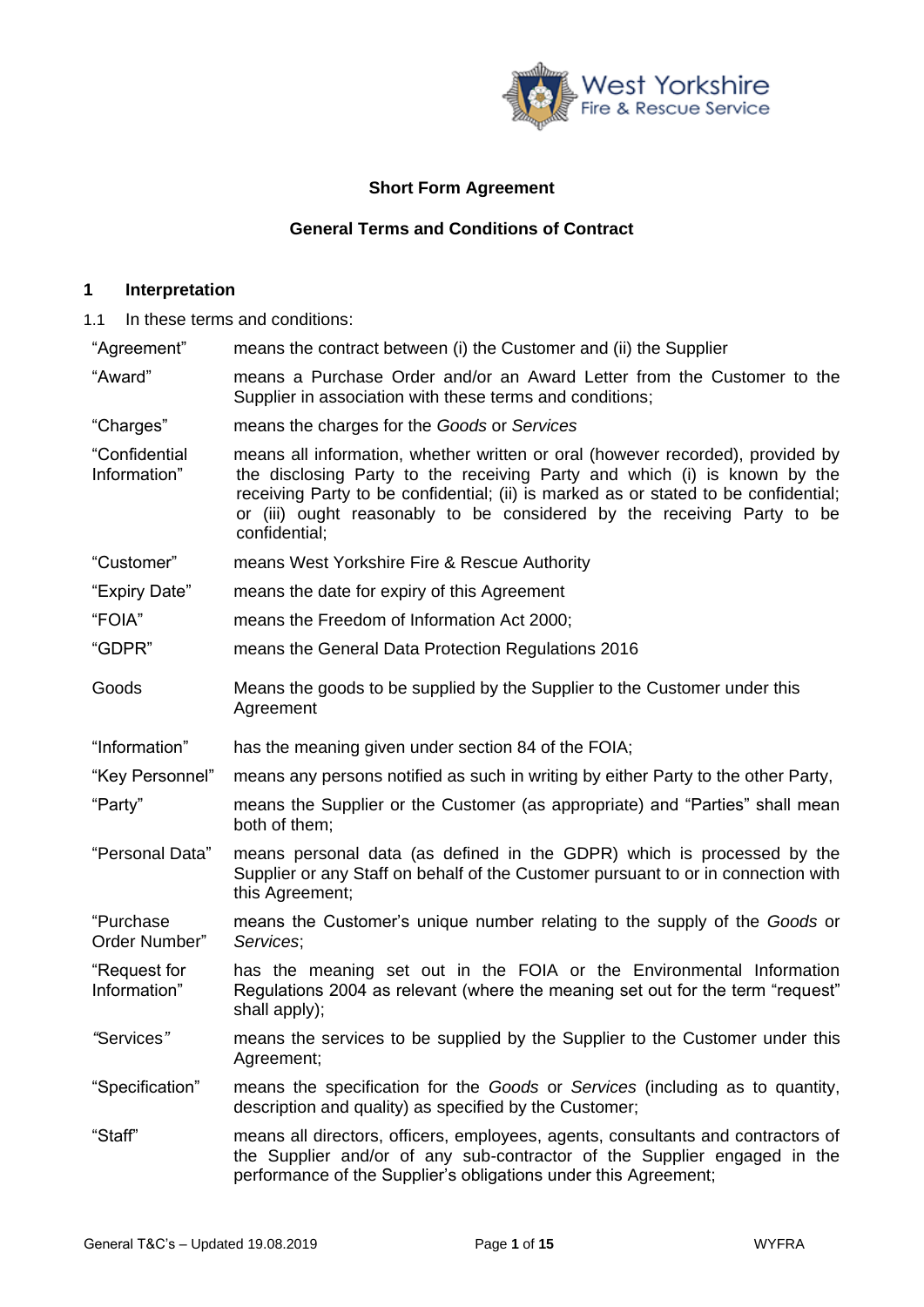

| "Staff Vetting | means vetting procedures that accord with good industry practice or, where                                                          |  |
|----------------|-------------------------------------------------------------------------------------------------------------------------------------|--|
| Procedures"    | requested by the Customer, the Customer's procedures for the vetting of<br>personnel as provided to the Supplier from time to time; |  |
| "Supplier"     | means the company or person to which the contract is awarded;                                                                       |  |

- "Term" means the period from the start date of this Agreement set out in the Award Letter to the Expiry Date as such period may be extended in accordance with clause [5.2](#page-4-0) or terminated in accordance with the terms and conditions of the Agreement;
- "VAT" means value added tax in accordance with the provisions of the Value Added Tax Act 1994;

| "Working Day" | means a day (other than a Saturday or Sunday) on which banks are open for<br>business in the City of London. |
|---------------|--------------------------------------------------------------------------------------------------------------|
|               |                                                                                                              |

#### **Document Change Control**

| Ref | Details of Change                                           | <b>Effective Date</b> |
|-----|-------------------------------------------------------------|-----------------------|
|     | Clause 6.4 added that requires Suppliers to submit invoices | 19.08.2019            |
|     | in PDF format to marketplace.invoices@kirklees.gov.uk       |                       |
|     |                                                             |                       |
| 2   |                                                             |                       |
|     |                                                             |                       |
| 3   |                                                             |                       |
|     |                                                             |                       |
| 4   |                                                             |                       |
|     |                                                             |                       |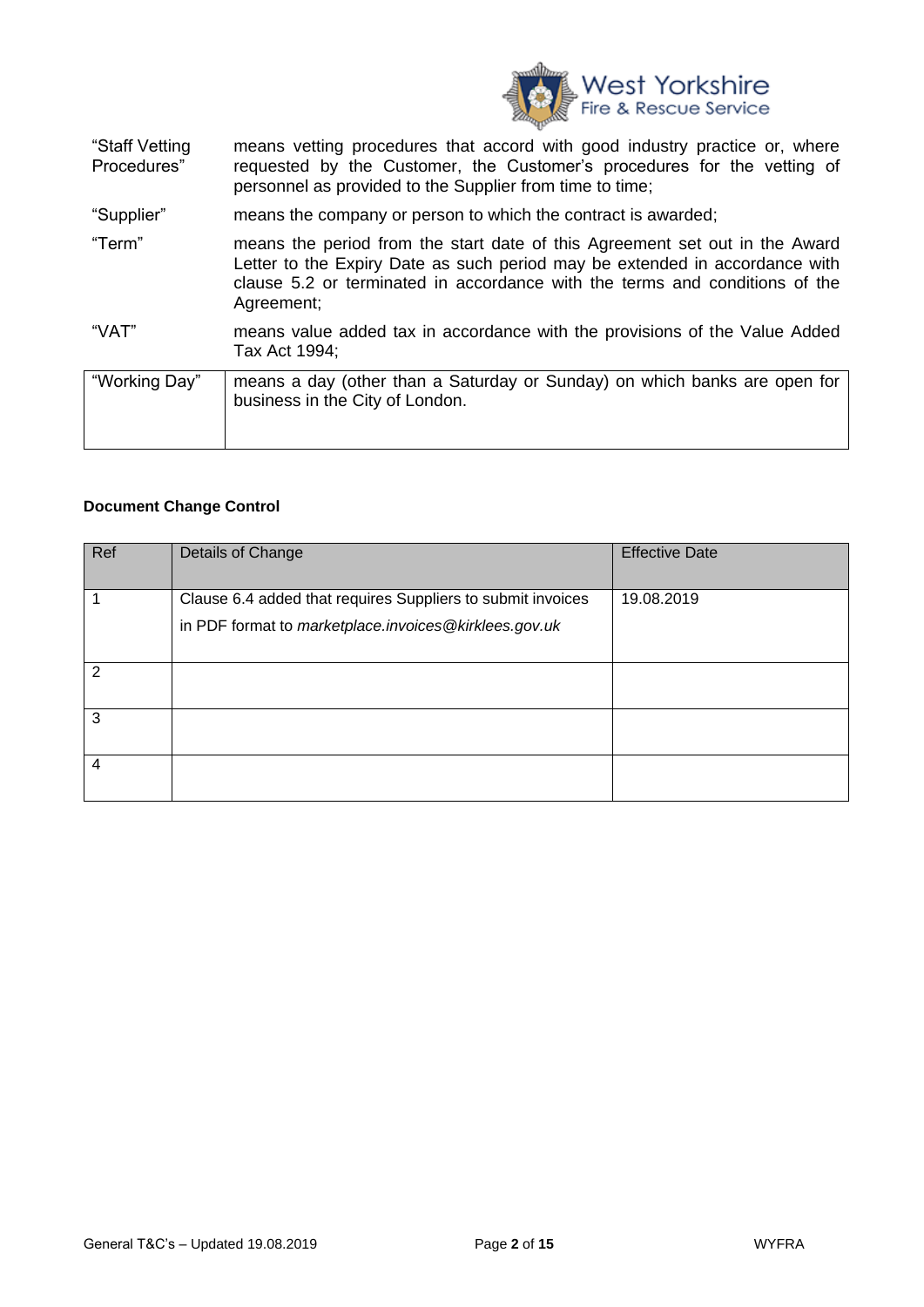

#### **1 In these terms and conditions, unless the context otherwise requires:**

- 1.1.1 references to numbered clauses are references to the relevant clause in these terms and conditions;
- 1.1.2 any obligation on any Party not to do or omit to do anything shall include an obligation not to allow that thing to be done or omitted to be done;
- 1.1.3 the headings to the clauses of these terms and conditions are for information only and do not affect the interpretation of the Agreement;
- 1.1.4 any reference to an enactment includes reference to that enactment as amended or replaced from time to time and to any subordinate legislation or byelaw made under that enactment; and
- 1.1.5 the word 'including' shall be understood as meaning 'including without limitation'.

#### <span id="page-2-1"></span>**2 Basis of Agreement**

- 2.1 Time shall be of the essence of this Agreement.
- 2.2 The Purchase Order and/or Award Letter constitute an offer by the Customer to purchase the *Goods* or *Services* subject to and in accordance with the terms and conditions of this Agreement.
- 2.3 An offer based on an Award Letter shall be deemed to be accepted by the Supplier on receipt by the Customer of a copy of the Award Letter countersigned by the Supplier within [**7**] days of the date of the Award Letter.

#### <span id="page-2-0"></span>**3 Supply & Delivery of Goods**

- 3.1 In supplying the *Goods*, the Supplier shall co-operate with the Customer in all matters relating to the supply of *Goods* and comply with all the Customer's instructions.
- 3.2 The Supplier shall supply the *Goods* in accordance with the Specification. The Supplier warrants, represents, undertakes and guarantees that the *Goods* supplied under this Agreement shall:
	- 3.2.1 be free from defects (manifest or latent), in materials and workmanship and remain so for 12 months after delivery;
	- 3.2.2 be of satisfactory quality (within the meaning of the Consumer Rights Act 2015) and comply with any applicable statutory and regulatory requirements relating to the manufacture, labelling, packaging, storage, handling and delivery of the *Goods*;
	- 3.2.3 conform with the specifications (including the Specification), drawings, descriptions given in quotations, estimates, brochures, sales, marketing and technical literature or material (in whatever format made available by the Supplier) supplied by, or on behalf of, the Supplier;
	- 3.2.4 be free from design defects;
	- 3.2.5 be fit for any purpose held out by the Supplier or made known to the Supplier by the Customer expressly or by implication, and in this respect the Customer relies on the Supplier's skill and judgement. The Supplier acknowledges and agrees that the approval by the Customer of any designs provided by the Supplier shall not relieve the Supplier of any of its obligations under this sub-clause; and
	- 3.2.6 and the Supplier itself shall, comply with all applicable laws.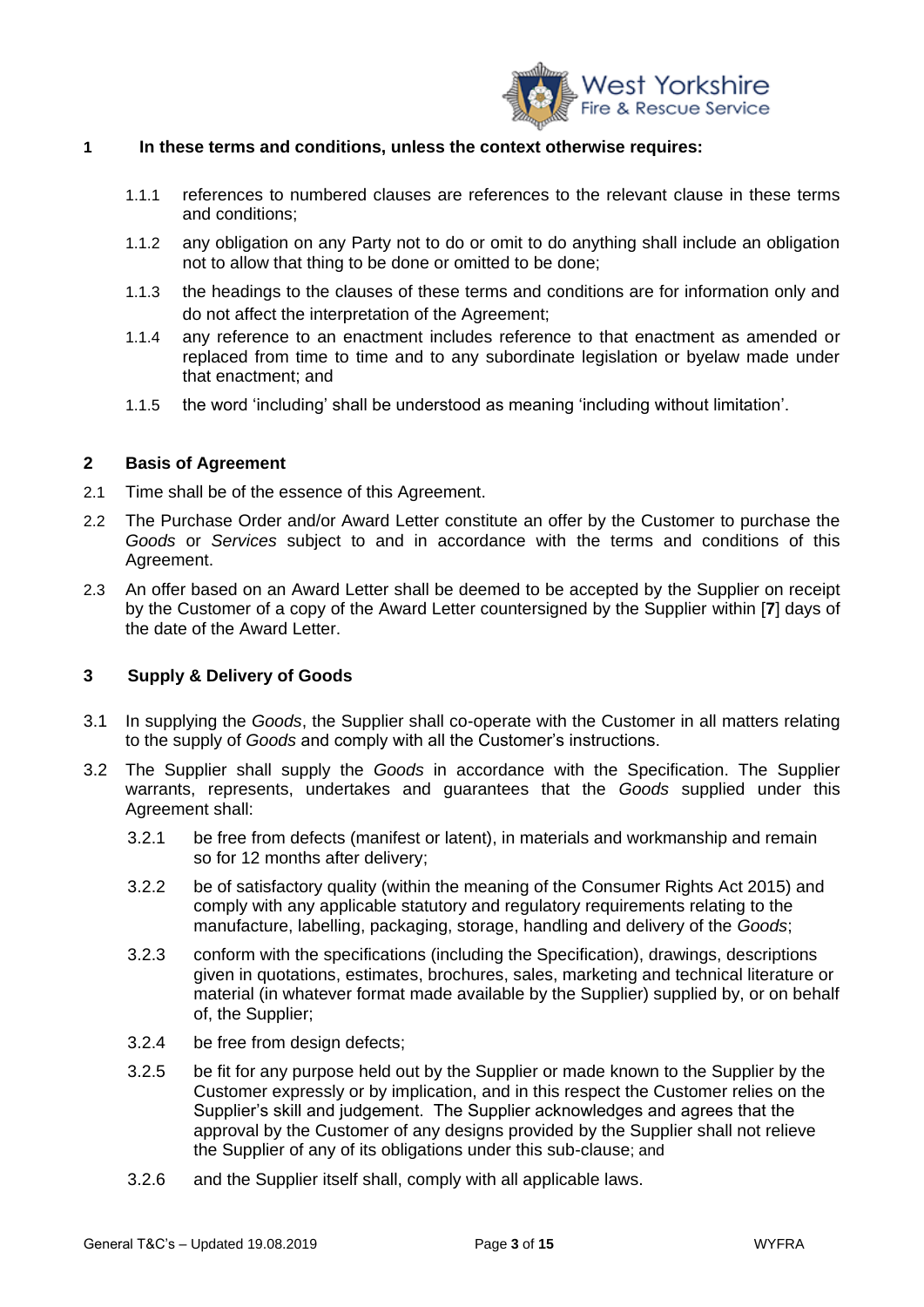

- 3.3 Unless otherwise agreed in writing by the Customer delivery of the *Goods* shall be completed once the completion of unloading the *Goods* from the transporting vehicle at the delivery address has taken place and the Customer has signed for the delivery.
- 3.4 Delivery of the *Goods* shall be accompanied by a delivery note which shows the Purchase Order Number and the type and quantity of the *Goods* and, in the case of part delivery, the outstanding balance remaining to be delivered.
- 3.5 Unless otherwise stipulated by the Customer deliveries shall only be accepted by the Customer on Working Days and during normal business hours.
- 3.6 Where (i) the Supplier fails to deliver the *Goods* or part of the *Goods* or (ii) the *Goods* or part of the *Goods* do not comply with the provisions of clause [3,](#page-2-0) then without limiting any of its other rights or remedies implied by statute or common law, the Customer shall be entitled:
	- 3.6.1 to terminate this Agreement;
	- 3.6.2 request the Supplier, free of charge, to deliver substitute *Goods* within the timescales specified by the Customer;
	- 3.6.3 to require the Supplier, free of charge, to repair or replace the rejected *Goods*, or to provide a full refund of the price of the rejected *Goods* (if paid);
	- 3.6.4 to reject the *Goods* (in whole or part) and return them to the Supplier at the Supplier's own risk and expense and the Customer shall be entitled to a full refund on those *Goods* or part of *Goods* duly returned;
	- 3.6.5 to buy the same or similar *Goods* from another supplier and
	- 3.6.6 to recover any expenses incurred in respect of buying the *Goods* from another supplier which shall include but not be limited to administration costs, chargeable staff time and extra delivery costs.

## **4 Supply of Services**

- 4.1 In consideration of the Customer's agreement to pay the Charges, the Supplier shall supply the *Services* to the Customer for the Term subject to and in accordance with the terms and conditions of this Agreement.
- <span id="page-3-1"></span><span id="page-3-0"></span>4.2 In supplying the *Services*, the Supplier shall:
	- 4.2.1 co-operate with the Customer in all matters relating to the *Services* and comply with all the Customer's instructions;
	- 4.2.2 perform the *Services* with all reasonable care, skill and diligence in accordance with good industry practice in the Supplier's industry, profession or trade;
	- 4.2.3 use Staff who are suitably skilled and experienced to perform tasks assigned to them, and in sufficient number to ensure that the Supplier's obligations are fulfilled in accordance with this Agreement;
	- 4.2.4 ensure that the *Services* shall conform with all descriptions and specifications set out in the Specification;
	- 4.2.5 comply with all applicable laws; and
	- 4.2.6 provide all equipment, tools and vehicles and other items as are required to provide the *Services*.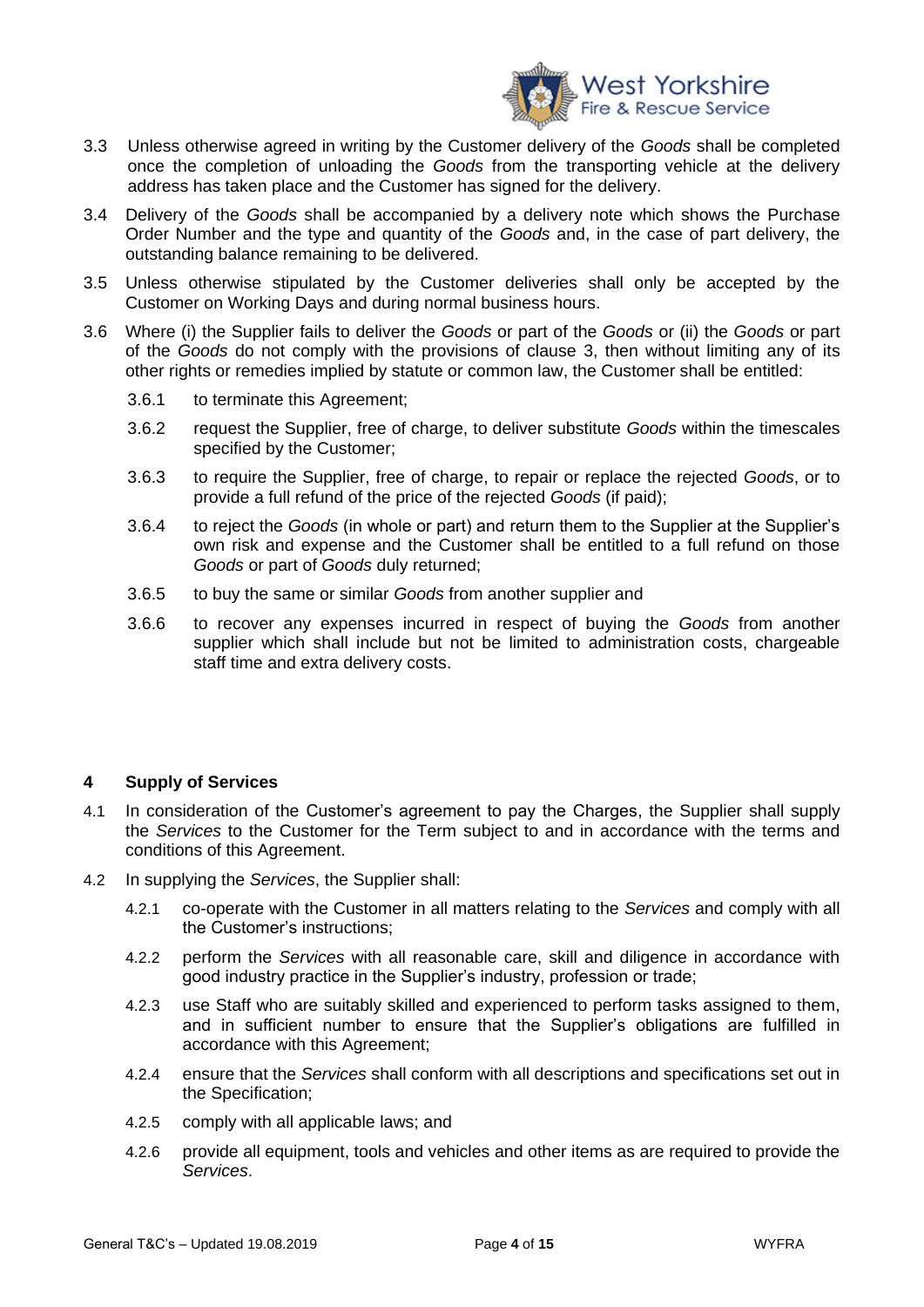

4.3 The Customer may by written notice to the Supplier at any time request a variation to the scope of the *Services*. In the event that the Supplier agrees to any variation to the scope of the *Services*, the Charges shall be subject to fair and reasonable adjustment to be agreed in writing between the Customer and the Supplier.

## **5 Term**

- 5.1 An Agreement for *Services* shall take effect on the date specified in the Purchase Order and/or Award Letter and shall expire on the Expiry Date, unless it is otherwise extended in accordance with clause [5.2](#page-4-0) or terminated in accordance with the terms and conditions of this Agreement.
- <span id="page-4-0"></span>5.2 The Customer may extend this Agreement for *Services* for a period of up to 6 months by giving not less than 10 Working Days' notice in writing to the Supplier prior to the Expiry Date. The terms and conditions of this Agreement shall apply throughout any such extended period.

## **6 Charges, Payment and Recovery of Sums Due**

- 6.1 The Charges for the *Goods* or *Services* shall be as set out in the Purchase Order and / or Award Letter and shall be the full and exclusive remuneration of the Supplier in respect of the supply of the *Goods or Services*. Unless otherwise agreed in writing by the Customer, the Charges shall include every cost and expense of the Supplier directly or indirectly incurred in connection with the performance of the *Goods* or *Services*.
- 6.2 All amounts stated are exclusive of VAT which shall be charged at the prevailing rate. The Customer shall, following the receipt of a valid VAT invoice, pay to the Supplier a sum equal to the VAT chargeable in respect of the *Goods* or *Services*.
- 6.3 The Supplier shall invoice the Customer as specified in this Agreement. Each invoice shall include such supporting information required by the Customer to verify the accuracy of the invoice, including the relevant Purchase Order Number and a breakdown of the *Goods* or *Services* supplied in the invoice period.
- 6.4 Invoices must be submitted in PDF format: to *marketplace.invoices@kirklees.gov.uk*
- 6.5 In consideration of the supply of the *Goods* or *Services* by the Supplier, the Customer shall pay the Supplier the invoiced amounts no later than 30 days after verifying that the invoice is valid and undisputed and includes a valid Purchase Order Number. The Customer may, without prejudice to any other rights and remedies under this Agreement, withhold or reduce payments in the event of unsatisfactory performance.
- 6.6 If the Customer fails to consider and verify an invoice in a timely fashion the invoice shall be regarded as valid and undisputed for the purpose of paragraph 6.4 after a reasonable time has passed.
- 6.7 If there is a dispute between the Parties as to the amount invoiced, the Customer shall pay the undisputed amount. The Supplier shall not suspend the supply of the *Goods* or *Services* unless the Supplier is entitled to terminate this Agreement for a failure to pay undisputed sums in accordance with clause [17.3.](#page-11-0) Any disputed amounts shall be resolved through the dispute resolution procedure detailed in clause 20.
- 6.8 If a payment of an undisputed amount is not made by the Customer by the due date, then the Customer shall pay the Supplier interest at the interest rate specified in the Late Payment of Commercial Debts (Interest) Act 1998.
- 6.9 Where the Supplier enters into a sub-contract, the Supplier shall include in that sub-contract: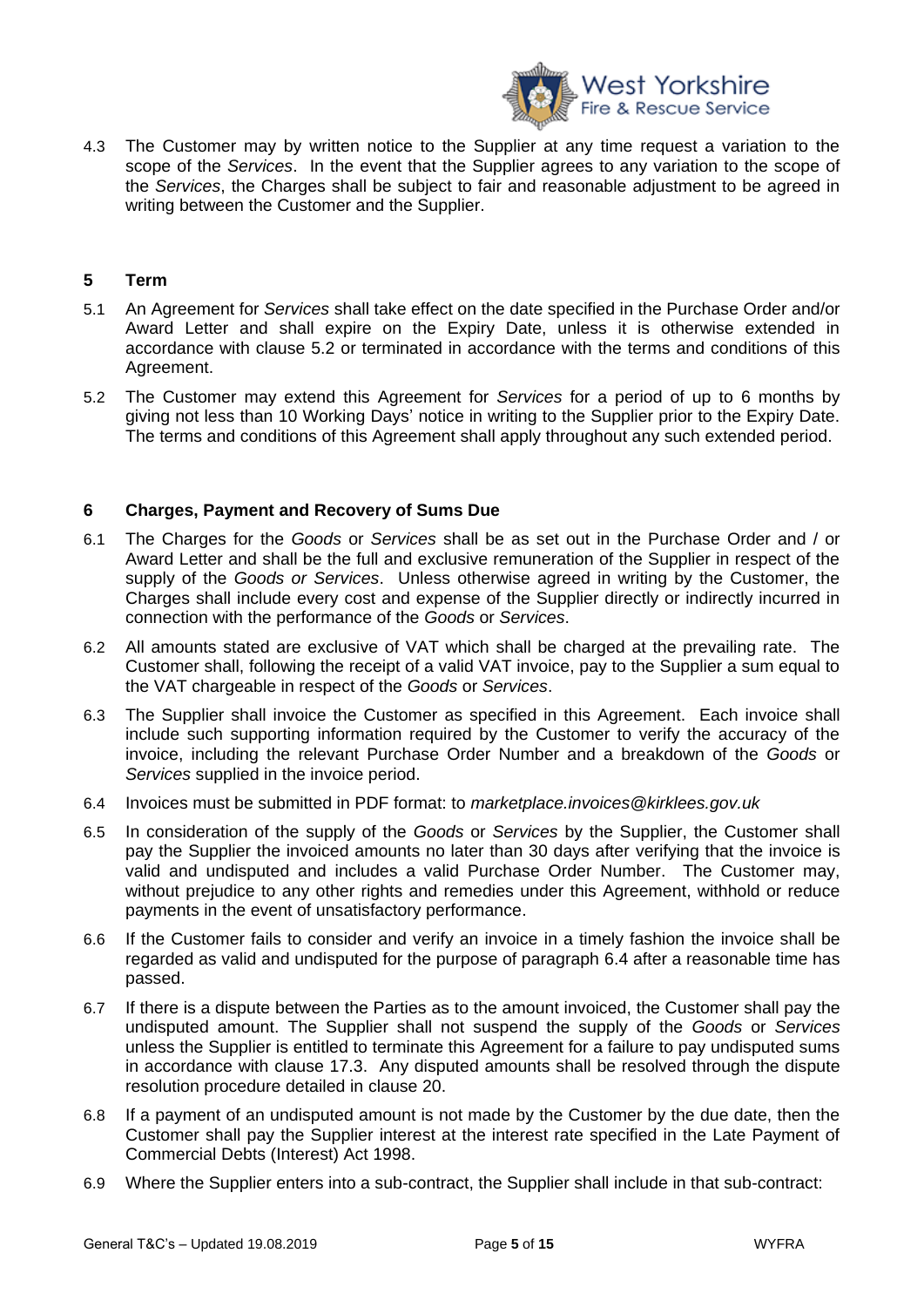

- 6.9.1 provisions having the same effects as clauses 6.3 to 6.7 of this Agreement; and
- 6.9.2 a provision requiring the counterparty to that sub-contract to include in any subcontract which it awards provisions having the same effect as 6.3 to 6.8 of this Agreement.
- 6.9.3 In this clause 6.8, "sub-contract" means a contract between two or more suppliers, at any stage of remoteness from the Authority in a subcontracting chain, made wholly or substantially for the purpose of performing (or contributing to the performance of) the whole or any part of this Agreement.
- 6.10 If any sum of money is recoverable from or payable by the Supplier under this Agreement (including any sum which the Supplier is liable to pay to the Customer in respect of any breach of this Agreement), that sum may be deducted unilaterally by the Customer from any sum then due, or which may come due, to the Supplier under this Agreement or under any other agreement or contract with the Customer. The Supplier shall not be entitled to assert any credit, set-off or counterclaim against the Customer in order to justify withholding payment of any such amount in whole or in part.

#### **7 Premises and equipment**

- <span id="page-5-0"></span>7.1 If necessary, the Customer shall provide the Supplier with reasonable access at reasonable times to its premises for the purpose of supplying the *Goods* or *Services*. All equipment, tools and vehicles brought onto the Customer's premises by the Supplier or the Staff shall be at the Supplier's risk.
- <span id="page-5-1"></span>7.2 If the Supplier supplies all or any of the *Goods* or *Services* at or from the Customer's premises, on completion of the *Services* or termination or expiry of the Agreement (whichever is the earlier) the Supplier shall vacate the Customer's premises, remove the Supplier's plant, equipment and unused materials and all rubbish arising out of the provision of the Services and leave the Customer's premises in a clean, safe and tidy condition. The Supplier shall be solely responsible for making good any damage to the Customer's premises or any objects contained on the Customer's premises which is caused by the Supplier or any Staff, other than fair wear and tear.
- 7.3 If the Supplier supplies all or any of the *Goods* or *Services* at or from its premises or the premises of a third party, the Customer may, during normal business hours and on reasonable notice, inspect and examine the manner in which the relevant *Goods* or *Services* are supplied at or from the relevant premises.
- 7.4 The Customer shall be responsible for maintaining the security of its premises in accordance with its standard security requirements. While on the Customer's premises the Supplier shall, and shall procure that all Staff shall, comply with all the Customer's security requirements.
- 7.5 Where all or any of the *Goods* or Services are supplied from the Supplier's premises, the Supplier shall, at its own cost, comply with all security requirements specified by the Customer in writing.
- <span id="page-5-2"></span>7.6 Without prejudice to clause [4.2.6,](#page-3-0) any equipment provided by the Customer for the purposes of this Agreement shall remain the property of the Customer and shall be used by the Supplier and the Staff only for the purpose of carrying out this Agreement. Such equipment shall be returned promptly to the Customer on expiry or termination of this Agreement.
- <span id="page-5-3"></span>7.7 The Supplier shall reimburse the Customer for any loss or damage to the equipment (other than deterioration resulting from normal and proper use) caused by the Supplier or any Staff. Equipment supplied by the Customer shall be deemed to be in a good condition when received by the Supplier or relevant Staff unless the Customer is notified otherwise in writing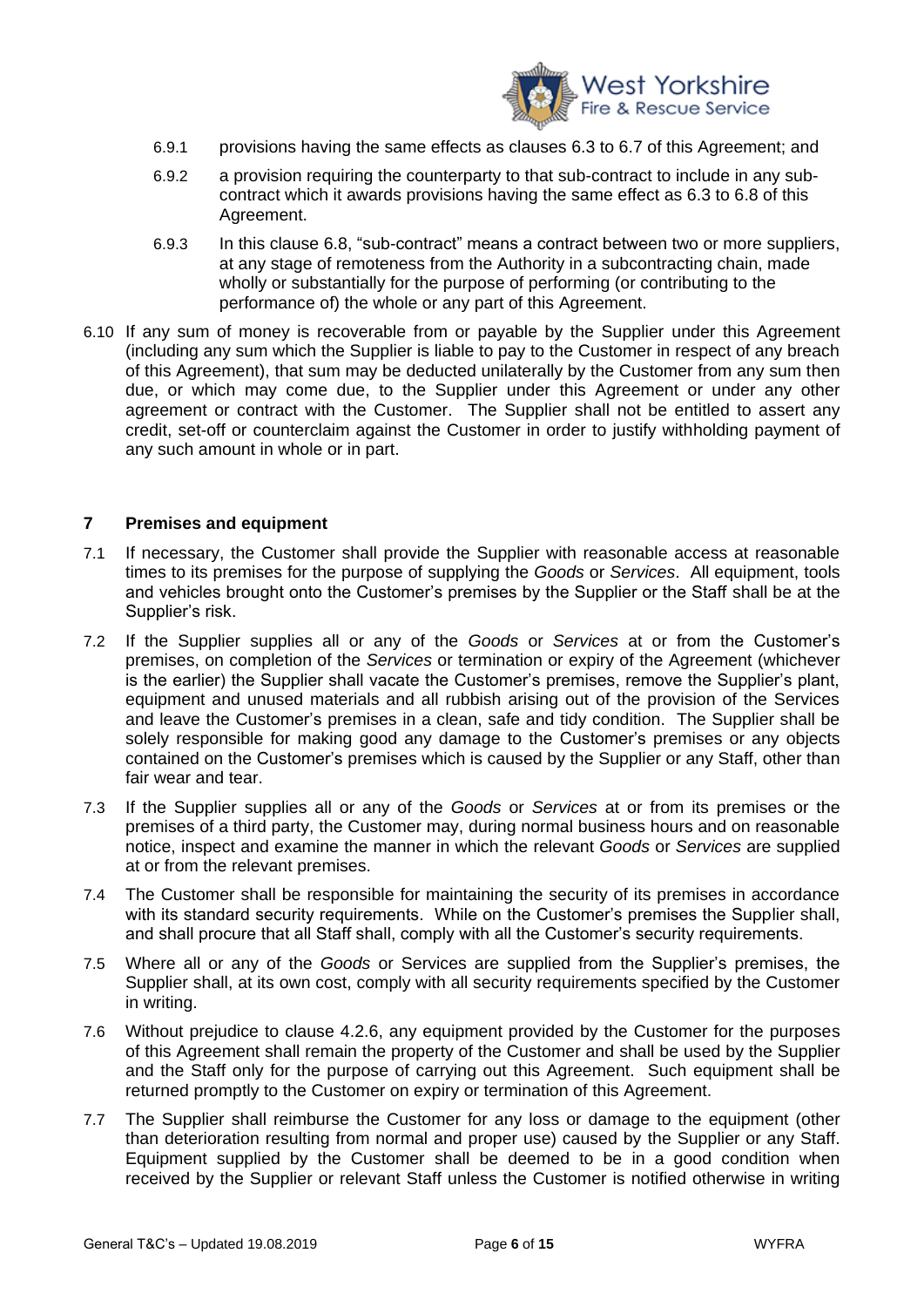

within 5 Working Days.

## **8 Staff and Key Personnel**

- 8.1 If the Customer reasonably believes that any of the Staff are unsuitable to undertake work in respect of this Agreement to supply *Services*, it may, by giving written notice to the Supplier:
	- 8.1.1 refuse admission to the relevant person(s) to the Customer's premises;
	- 8.1.2 direct the Supplier to end the involvement in the provision of the *Services* of the relevant person(s); and/or
	- 8.1.3 require that the Supplier replace any person removed under this clause with another suitably qualified person and procure that any security pass issued by the Customer to the person removed is surrendered,

and the Supplier shall comply with any such notice.

- <span id="page-6-0"></span>8.2 The Supplier shall:
	- 8.2.1 ensure that all Staff involved in delivering *Services* are vetted in accordance with appropriate Staff Vetting Procedures and if requested, comply with the Customer's Staff Vetting Procedures as supplied from time to time;
	- 8.2.2 if requested, provide the Customer with a list of the names and addresses (and any other relevant information) of all persons who may require admission to the Customer's premises in connection with this Agreement; and
	- 8.2.3 procure that all Staff comply with any rules, regulations and requirements reasonably specified by the Customer.
- 8.3 Any Key Personnel shall not be released from supplying the *Services* without the prior agreement of the Customer, except by reason of long-term sickness, maternity leave, paternity leave and termination of employment or other extenuating circumstances.
- 8.4 Any replacements to the Key Personnel shall be subject to the prior written agreement of the Customer (not to be unreasonably withheld). Such replacements shall be of at least equal status or of equivalent experience and skills to the Key Personnel being replaced and be suitable for the responsibilities of that person in relation to the *Services*.

## **9 Assignment and sub-contracting**

- 9.1 The Supplier shall not without the written consent of the Customer assign, sub-contract and novate or in any way dispose of the benefit and/ or the burden of this Agreement or any part of this Agreement. The Customer may, in the granting of such consent, provide for additional terms and conditions relating to such assignment, sub-contract, novation or disposal. The Supplier shall be responsible for the acts and omissions of its sub-contractors as though those acts and omissions were its own.
- 9.2 Where the Customer has consented to the placing of sub-contracts, the Supplier shall, at the request of the Customer, send copies of each sub-contract, to the Customer as soon as is reasonably practicable.
- 9.3 The Customer may assign, novate, or otherwise dispose of its rights and obligations under this Agreement without the consent of the Supplier provided that such assignment, novation or disposal shall not increase the burden of the Supplier's obligations under this Agreement.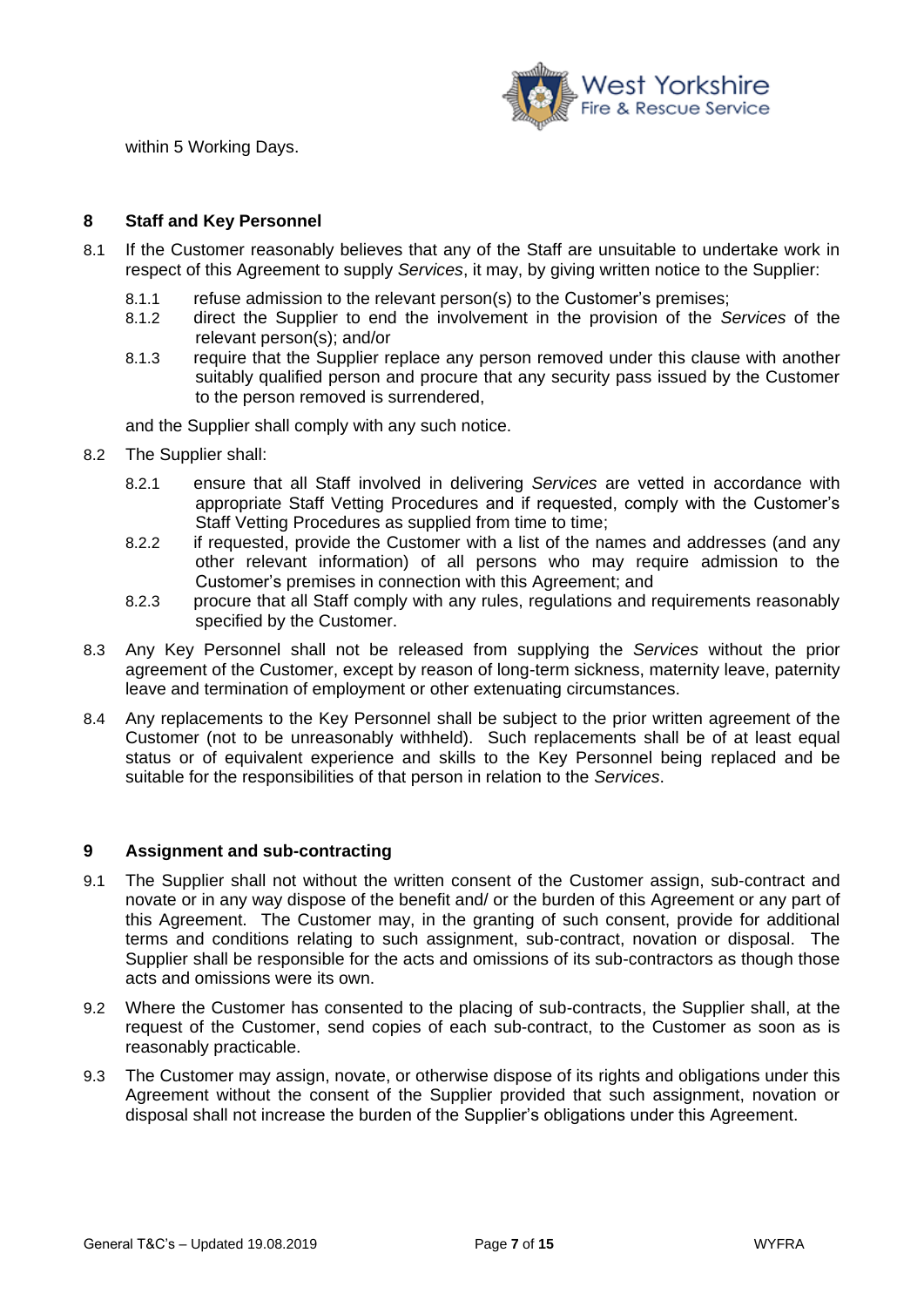

## **10 Intellectual Property Rights**

- 10.1 The Supplier grants the Customer a perpetual, royalty-free, irrevocable, non-exclusive licence (with the right to sub-licence) to use all intellectual property rights in the *Goods* or in any materials accompanying the *Goods* to the extent that it is necessary to fulfil its obligations under this Agreement.
- 10.2 All intellectual property rights in any materials provided by the Customer to the Supplier for the purposes of this Agreement to deliver *Services* shall remain the property of the Customer but the Customer hereby grants the Supplier a royalty-free, non-exclusive and non-transferable licence to use such materials as required until termination or expiry of this Agreement for the sole purpose of enabling the Supplier to perform its obligations under this Agreement.
- 10.3 All intellectual property rights in any materials created or developed by the Supplier pursuant to this Agreement or arising as a result of the provision of the *Services* shall vest in the Supplier. If, and to the extent, that any intellectual property rights in such materials vest in the Customer by operation of law, the Customer hereby assigns to the Supplier by way of a present assignment of future rights that shall take place immediately on the coming into existence of any such intellectual property rights all its intellectual property rights in such materials (with full title guarantee and free from all third party rights).
- 10.4 The Supplier hereby grants the Customer:
	- 10.4.1 a perpetual, royalty-free, irrevocable, non-exclusive licence (with a right to sublicense) to use all intellectual property rights in the materials created or developed pursuant to this Agreement and any intellectual property rights arising as a result of the provision of the *Services*; and
	- 10.4.2 a perpetual, royalty-free, irrevocable and non-exclusive licence (with a right to sublicense) to use:
		- (a) any intellectual property rights vested in or licensed to the Supplier on the date of this Agreement; and
		- (b) any intellectual property rights created during the Term but which are neither created or developed pursuant to this Agreement nor arise as a result of the provision of the *Services*,

including any modifications to or derivative versions of any such intellectual property rights, which the Customer reasonably requires in order to exercise its rights and take the benefit of this Agreement including the *Services* provided.

<span id="page-7-0"></span>10.5 The Supplier shall indemnify, and keep indemnified, the Customer in full against all costs, expenses, damages and losses (whether direct or indirect), including any interest, penalties, and reasonable legal and other professional fees awarded against or incurred or paid by the Customer as a result of or in connection with any claim made against the Customer for actual or alleged infringement of a third party's intellectual property arising out of, or in connection with, the supply or use of the *Goods* or *Services*, to the extent that the claim is attributable to the acts or omission of the Supplier or any Staff.

#### **11 Governance and Records**

- 11.1 The Supplier shall:
	- 11.1.1 attend progress meetings with the Customer at the frequency and times specified by the Customer and shall ensure that its representatives are suitably qualified to attend such meetings; and
	- 11.1.2 submit progress reports to the Customer at the times and in the format specified by the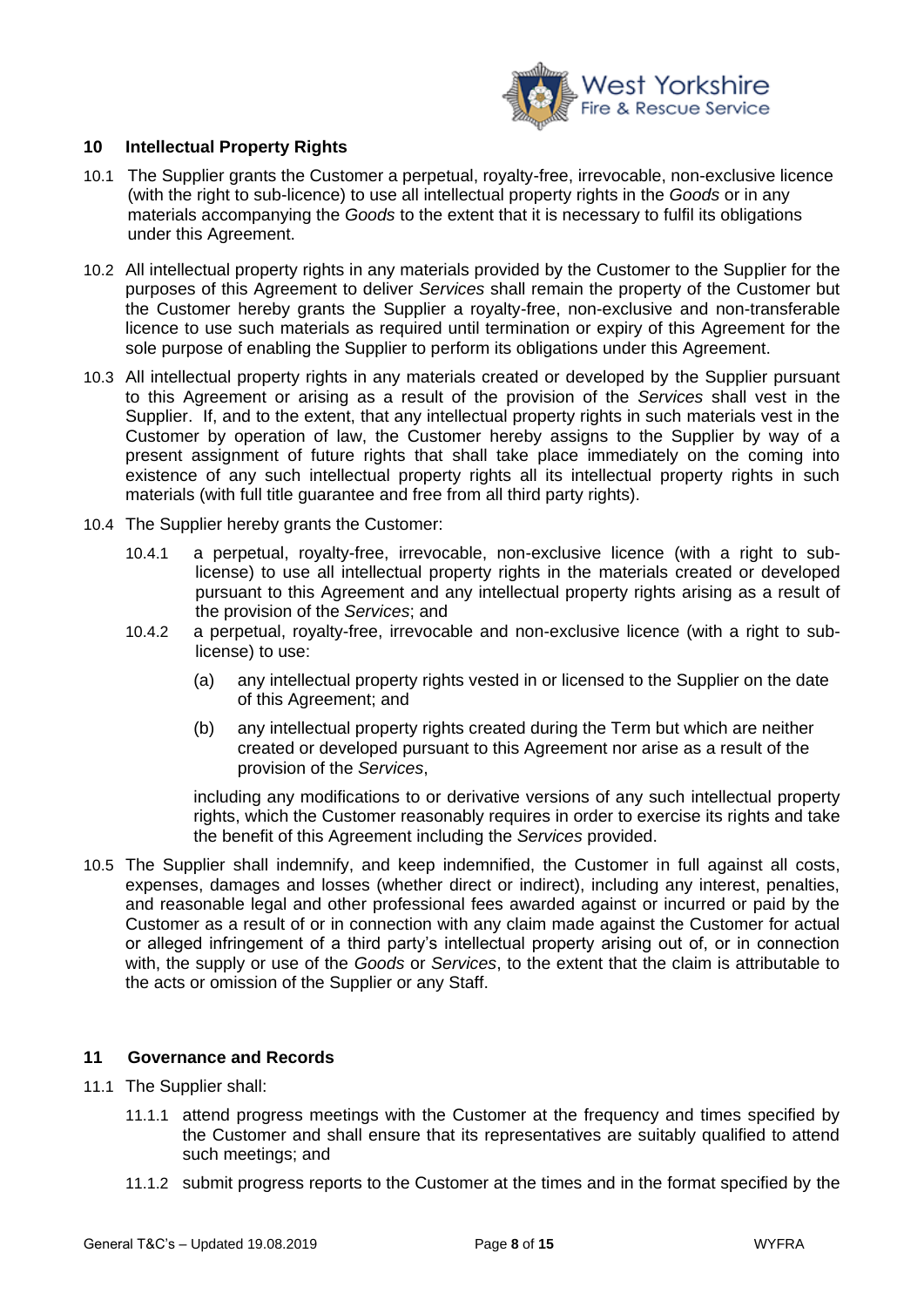

Customer.

<span id="page-8-3"></span>11.2 The Supplier shall keep and maintain until 6 years after the end of this Agreement, or as long a period as may be agreed between the Parties, full and accurate records of this Agreement including the *Goods* or *Services* supplied under it and all payments made by the Customer. The Supplier shall on request afford the Customer or the Customer's representatives such access to those records as may be reasonably requested by the Customer in connection with this Agreement.

## **12 Confidentiality, Transparency and Publicity**

- <span id="page-8-1"></span>12.1 Subject to clause [12.2,](#page-8-0) each Party shall:
	- 12.1.1 treat all Confidential Information it receives as confidential, safeguard it accordingly and not disclose it to any other person without the prior written permission of the disclosing Party; and
	- 12.1.2 not use or exploit the disclosing Party's Confidential Information in any way except for the purposes anticipated under this Agreement.
- <span id="page-8-2"></span><span id="page-8-0"></span>12.2 Notwithstanding clause [12.1,](#page-8-1) a Party may disclose Confidential Information which it receives from the other Party:
	- 12.2.1 where disclosure is required by applicable law or by a court of competent jurisdiction;
	- 12.2.2 to its auditors or for the purposes of regulatory requirements;
	- 12.2.3 on a confidential basis, to its professional advisers;
	- 12.2.4 to the Serious Fraud Office where the Party has reasonable grounds to believe that the other Party is involved in activity that may constitute a criminal offence under the Bribery Act 2010;
	- 12.2.5 where the receiving Party is the Supplier, to the Staff on a need to know basis to enable performance of the Supplier's obligations under this Agreement provided that the Supplier shall procure that any Staff to whom it discloses Confidential Information pursuant to this clause [12.2.5](#page-8-2) shall observe the Supplier's confidentiality obligations under this Agreement; and
	- 12.2.6 where the receiving Party is the Customer:
		- (a) on a confidential basis to the employees, agents, consultants and contractors of the Customer;
		- (b) on a confidential basis to any Public Sector Authority, any successor body to a Public Sector Authority or any company to which the Customer transfers or proposes to transfer all or any part of its business;
		- (c) to the extent that the Customer (acting reasonably) deems disclosure necessary or appropriate in the course of carrying out its public functions; or
		- (d) in accordance with clause 13.

and for the purposes of the foregoing, references to disclosure on a confidential basis shall mean disclosure subject to a confidentiality agreement or arrangement containing terms no less stringent than those placed on the Customer under this clause 12.

12.3 The Parties acknowledge that, except for any information which is exempt from disclosure in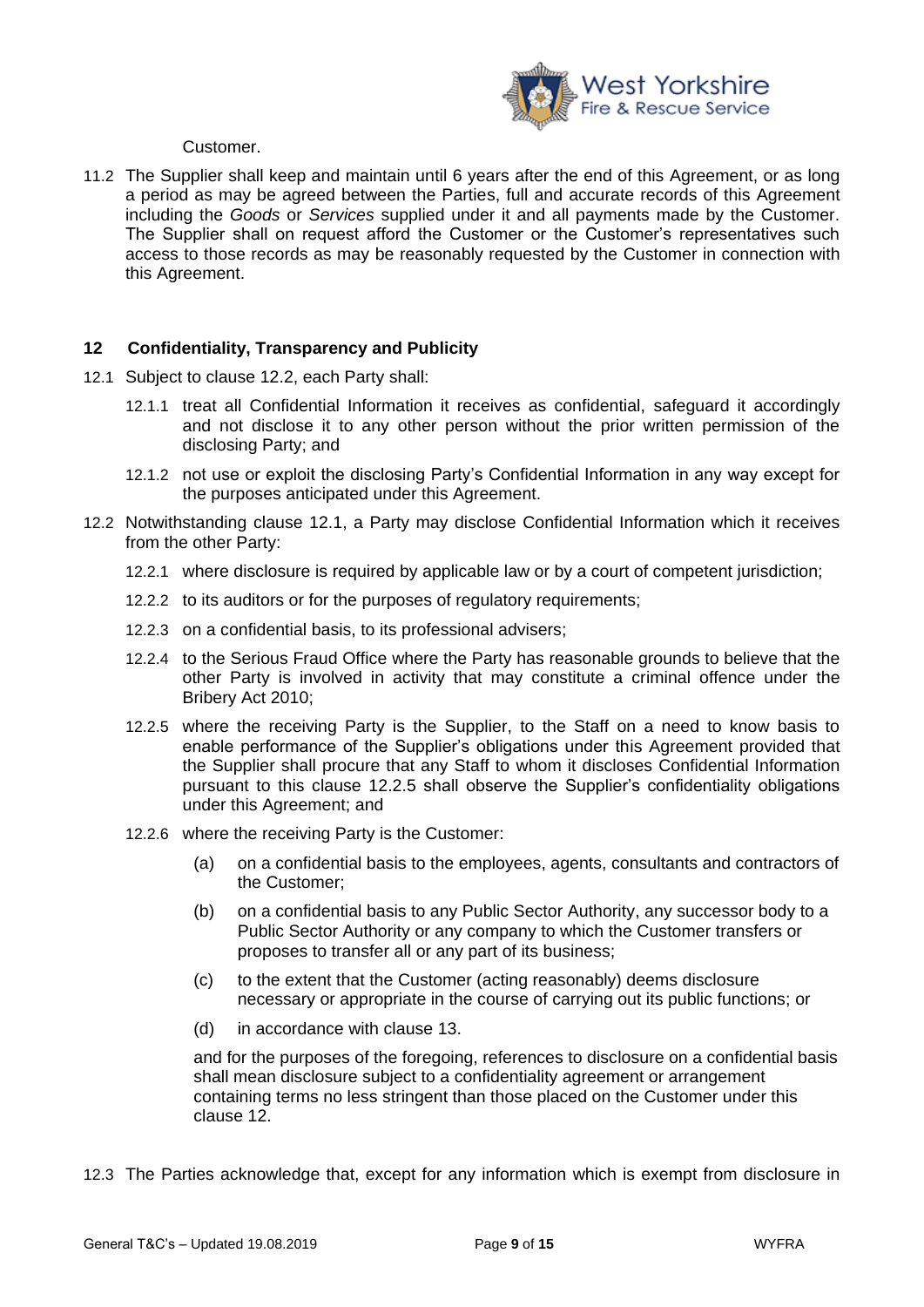

accordance with the provisions of the FOIA, the content of this Agreement is not Confidential Information and the Supplier hereby gives its consent for the Customer to publish this Agreement in its entirety to the general public (but with any information that is exempt from disclosure in accordance with the FOIA redacted) including any changes to this Agreement agreed from time to time. The Customer may consult with the Supplier to inform its decision regarding any redactions but shall have the final decision in its absolute discretion whether any of the content of this Agreement is exempt from disclosure in accordance with the provisions of the FOIA.

12.4 The Supplier shall not, and shall take reasonable steps to ensure that the Staff shall not, make any press announcement or publicise this Agreement or any part of the Agreement in any way, except with the prior written consent of the Customer.

## **13 Freedom of Information**

- 13.1 The Supplier acknowledges that the Customer is subject to the requirements of the FOIA and the Environmental Information Regulations 2004 and shall:
	- 13.1.1 provide all necessary assistance and cooperation as reasonably requested by the Customer to enable the Customer to comply with its obligations under the FOIA and the Environmental Information Regulations 2004;
	- 13.1.2 transfer to the Customer all Requests for Information relating to this Agreement that it receives as soon as practicable and in any event within 2 Working Days of receipt;
	- 13.1.3 provide the Customer with a copy of all Information belonging to the Customer requested in the Request for Information which is in its possession or control in the form that the Customer requires within 5 Working Days (or such other period as the Customer may reasonably specify) of the Customer's request for such Information; and
	- 13.1.4 not respond directly to a Request for Information unless authorised in writing to do so by the Customer.
- 13.2 The Supplier acknowledges that the Customer may be required under the FOIA and the Environmental Information Regulations 2004 to disclose Information concerning the Supplier or the *Goods* or *Services* (including commercially sensitive information) without consulting or obtaining consent from the Supplier. In these circumstances the Customer shall, in accordance with any relevant guidance issued under the FOIA, take reasonable steps, where appropriate, to give the Supplier advance notice, or failing that, to draw the disclosure to the Supplier's attention after any such disclosure.
- 13.3 Notwithstanding any other provision in this Agreement, the Customer shall be responsible for determining in its absolute discretion whether any Information relating to the Supplier or the *Goods* or *Services* is exempt from disclosure in accordance with the FOIA and/or the Environmental Information Regulations 2004.

#### **14 Protection of Personal Data and Security of Data**

- <span id="page-9-0"></span>14.1 The Supplier shall, and shall procure that all Staff shall, comply with any notification requirements under the GDPR and both Parties shall duly observe all their obligations under the GDPR which arise in connection with this Agreement.
- 14.2 Notwithstanding the general obligation in clause [14.1,](#page-9-0) where the Supplier is processing Personal Data for the Customer as a data processor (as defined by the GDPR) the Supplier shall: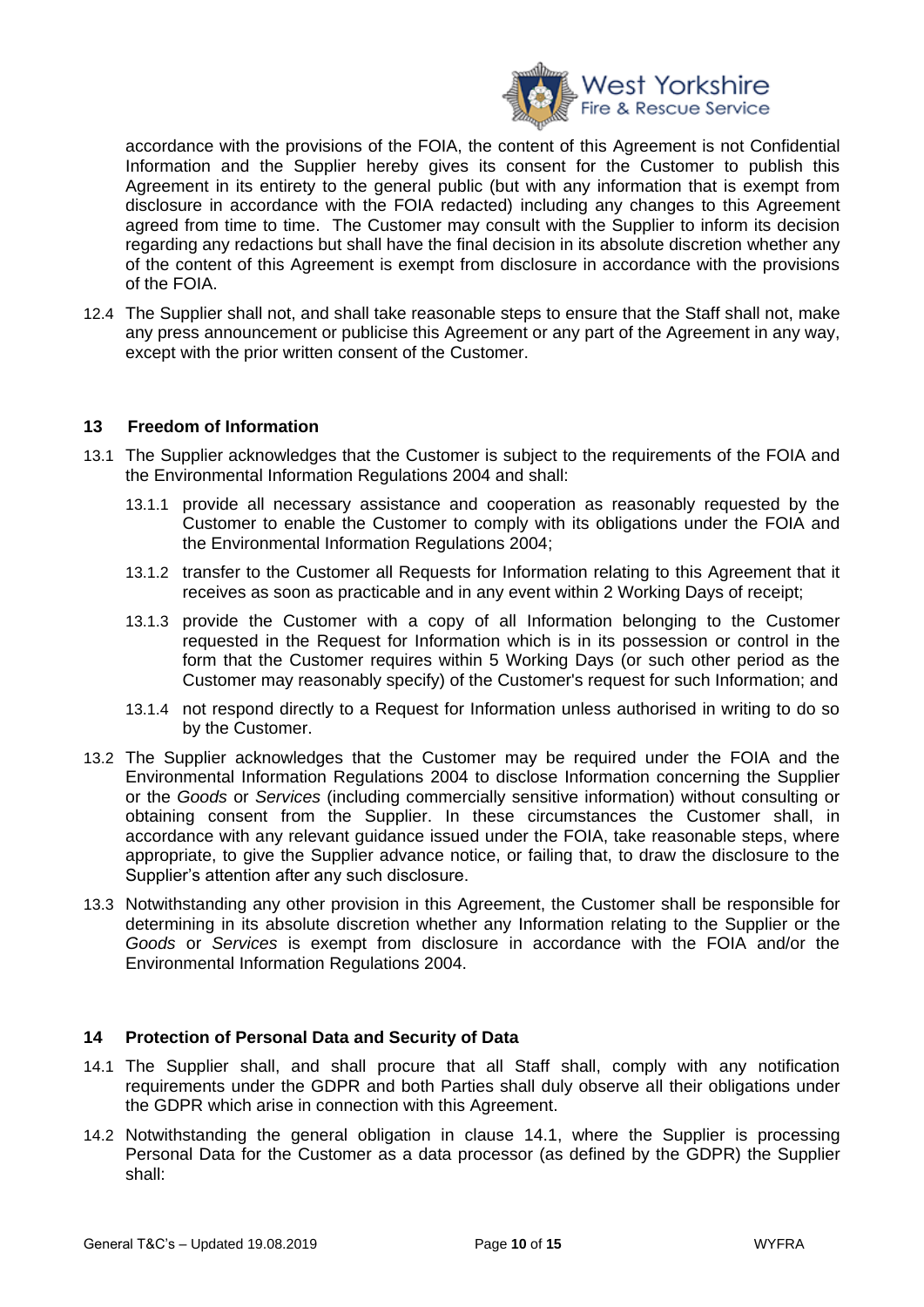

- 14.2.1 ensure that it has in place appropriate technical and organisational measures to ensure the security of the Personal Data (and to guard against unauthorised or unlawful processing of the Personal Data and against accidental loss or destruction of, or damage to, the Personal Data), as required under the GDPR;
- 14.2.2 provide the Customer with such information as the Customer may reasonably request to satisfy itself that the Supplier is complying with its obligations under the GDPR;
- 14.2.3 promptly notify the Customer of:
	- (a) any breach of the security requirements of the Customer as referred to in clause [14.3;](#page-10-0) and
	- (b) any request for personal data; and
- 14.2.4 ensure that it does not knowingly or negligently do or omit to do anything which places the Customer in breach of the Customer's obligations under the GDPR.
- <span id="page-10-0"></span>14.3 When handling Customer data (whether or not Personal Data), the Supplier shall ensure the security of the data is maintained in line with the security requirements of the Customer as notified to the Supplier from time to time.

## **15 Liability**

- 15.1 The Supplier shall not be responsible for any injury, loss, damage, cost or expense suffered by the Customer if and to the extent that it is caused by the negligence or wilful misconduct of the Customer or by breach by the Customer of its obligations under the Agreement.
- 15.2 Subject always to clauses [15.3](#page-10-1) and [15.4:](#page-10-2)
	- 15.2.1 the aggregate liability of the Supplier in respect of all defaults, claims, losses or damages howsoever caused, whether arising from breach of this Agreement, the supply or failure to supply of the *Goods* or *Services*, misrepresentation (whether tortuous or statutory), tort (including negligence), breach of statutory duty or otherwise shall in no event exceed a sum equal to 125% of the Charges paid or payable to the Supplier; and
	- 15.2.2 except in the case of claims arising under clauses [10.5](#page-7-0) and [19.3,](#page-13-0) in no event shall the Supplier be liable to the Customer for any:
		- (a) loss of profits;
		- (b) loss of business;
		- (c) loss of revenue;
		- (d) loss of or damage to goodwill;
		- (e) loss of savings (whether anticipated or otherwise); and/or
		- (f) any indirect, special or consequential loss or damage.
- <span id="page-10-1"></span>15.3 Nothing in the Agreement shall be construed to limit or exclude either Party's liability for:
	- 15.3.1 death or personal injury caused by its negligence or that of its Staff;
	- 15.3.2 fraud or fraudulent misrepresentation by it or that of its Staff; or
	- 15.3.3 any other matter which, by law, may not be excluded or limited.
- <span id="page-10-2"></span>15.4 The Supplier's liability under the indemnity in clause [10.5](#page-7-0) and [19.3](#page-13-0) shall be unlimited.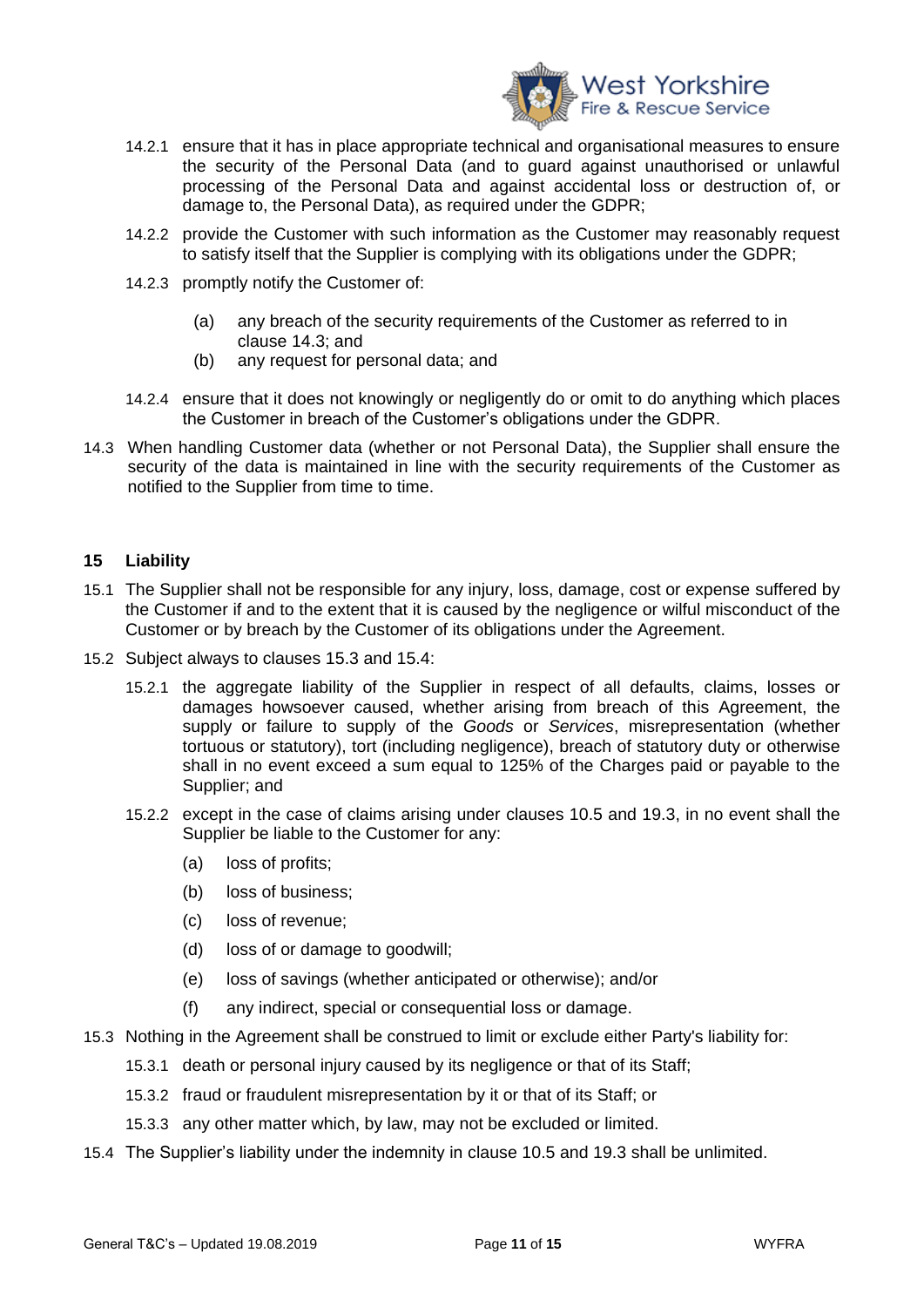

## **16 Force Majeure**

Neither Party shall have any liability under or be deemed to be in breach of this Agreement for any delays or failures in performance of this Agreement which result from circumstances beyond the reasonable control of the Party affected. Each Party shall promptly notify the other Party in writing when such circumstances cause a delay or failure in performance and when they cease to do so. If such circumstances continue for a continuous period of more than two months, either Party may terminate this Agreement by written notice to the other Party.

## **17 Termination**

- 17.1 The Customer may terminate this Agreement to supply:
	- 17.1.1 *Goods* in whole or in part before delivery or after delivery (where only parts of the *Goods* have been delivered) by written notice to the Supplier with immediate effect or;
	- 17.1.2 *Services* at any time by notice in writing to the Supplier to take effect on any date falling at least 1 month (or, if the initial Agreement is less than 3 months in duration, then at least 10 Working Days) later than the date of serving the relevant notice;

if the Supplier:

- 17.1.3 (without prejudice to clause [17.1.7\)](#page-11-1), is in material breach of any obligation under this Agreement which is not capable of remedy;
- 17.1.4 repeatedly breaches any of the terms and conditions of this Agreement in such a manner as to reasonably justify the opinion that its conduct is inconsistent with it having the intention or ability to give effect to the terms and conditions of this Agreement;
- 17.1.5 is in material breach of any obligation which is capable of remedy, and that breach is not remedied within 30 calendar days of the Supplier receiving notice specifying the breach and requiring it to be remedied;
- <span id="page-11-3"></span>17.1.6 undergoes a change of control within the meaning of section 416 of the Income and Corporation Taxes Act 1988;
- <span id="page-11-1"></span>17.1.7 breaches any of the provisions of clauses [8.2,](#page-6-0) 12, 13, 14 and 18;
- <span id="page-11-2"></span>17.1.8 becomes insolvent, or if an order is made or a resolution is passed for the winding up of the Supplier (other than voluntarily for the purpose of solvent amalgamation or reconstruction), or if an administrator or administrative receiver is appointed in respect of the whole or any part of the Supplier's assets or business, or if the Supplier makes any composition with its creditors or takes or suffers any similar or analogous action (to any of the actions detailed in this clause [17.1.8\)](#page-11-2) in consequence of debt in any jurisdiction; or
- 17.1.9 fails to comply with legal obligations in the fields of environmental, social or labour law.
- 17.2 The Supplier shall notify the Customer as soon as practicable of any change of control as referred to in clause [17.1.6](#page-11-3) or any potential such change of control.
- <span id="page-11-0"></span>17.3 The Supplier may terminate this Agreement by written notice to the Customer if the Customer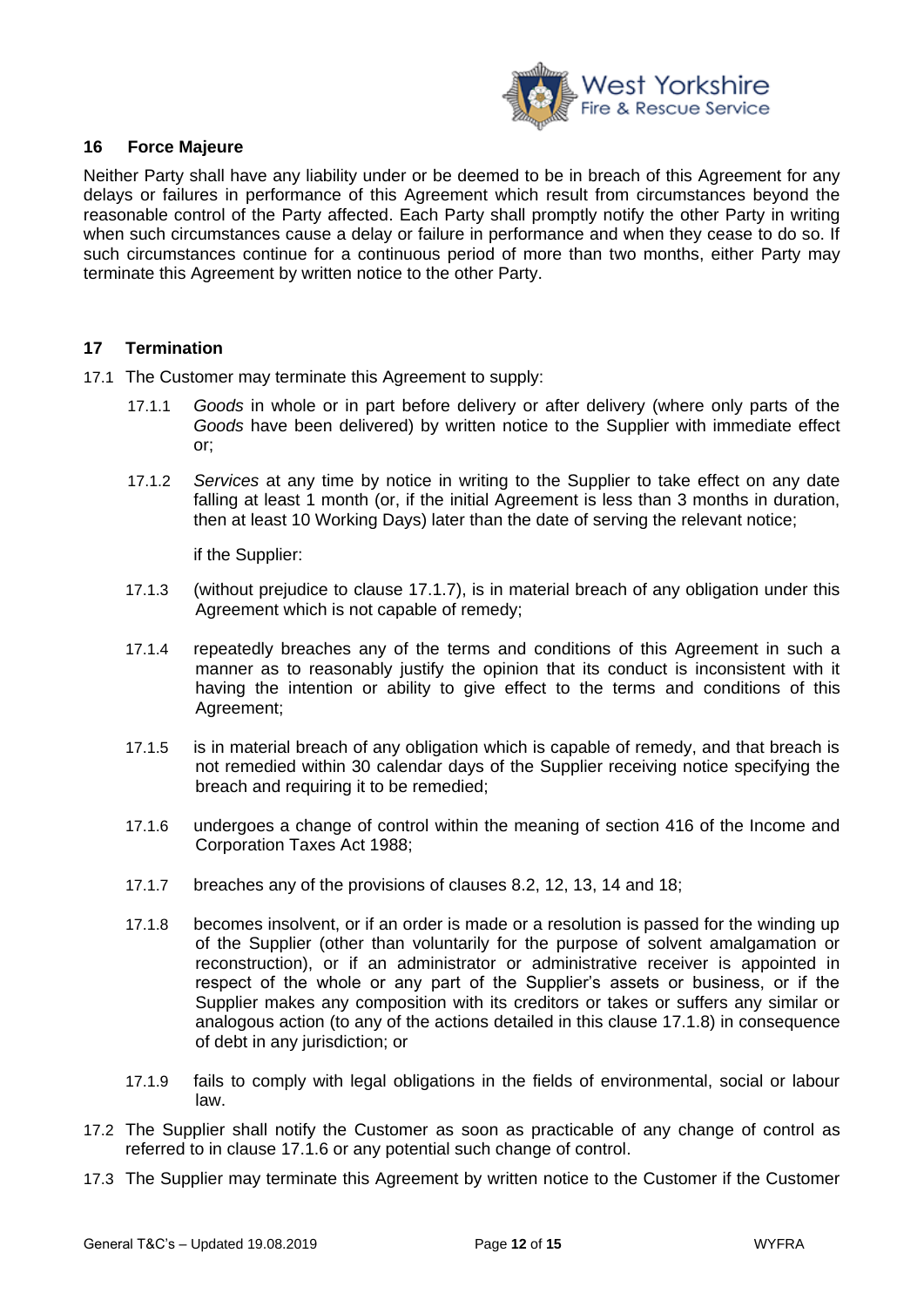

has not paid any undisputed amounts within 90 days of them falling due.

- 17.4 Termination or expiry of this Agreement shall be without prejudice to the rights of either Party accrued prior to termination or expiry and shall not affect the continuing rights of the Parties under this clause and clauses [2,](#page-2-1) [4.2,](#page-3-1) [7.1,](#page-5-0) [7.2,](#page-5-1) [7.6,](#page-5-2) [7.7,](#page-5-3) 8, 10, [11.2,](#page-8-3) 13, 14, 15, 16, [17.5,](#page-12-0)[19.3,](#page-13-0) 20 and [21.7](#page-14-0) or any other provision of the Agreement that either expressly or by implication has effect after termination.
- <span id="page-12-0"></span>17.5 Upon termination or expiry of this Agreement, the Supplier shall:
	- 17.5.1 give all reasonable assistance to the Customer and any incoming supplier of the *Goods* or *Services*; and
	- 17.5.2 return all requested documents, information and data to the Customer as soon as reasonably practicable.

## **18 Compliance**

- 18.1 The Supplier shall promptly notify the Customer of any health and safety hazards which may arise in connection with the performance of its obligations under the Agreement. The Customer shall promptly notify the Supplier of any health and safety hazards which may exist or arise at the Customer's premises and which may affect the Supplier in the performance of its obligations under this Agreement.
- 18.2 The Supplier shall:
	- 18.2.1 comply with the reasonable requirements of the Customer's security arrangements;
	- 18.2.2 comply with all the Customer's health and safety measures while on the Customer's premises; and
	- 18.2.3 notify the Customer immediately in the event of any incident occurring in the performance of its obligations under this Agreement on the Customer's premises where that incident causes any personal injury or damage to property which could give rise to personal injury.
	- 18.2.4 perform its obligations under this Agreement in accordance with all applicable equality Law and the Customer's equality and diversity policy as provided to the Supplier from time to time; and
	- 18.2.5 take all reasonable steps to secure the observance of clause 18.2.2 and 18.2.4 by all **Staff**
- 18.3 The Supplier shall supply the *Goods* and *Services* in accordance with the Customer's environmental policy as provided to the Supplier from time to time.
- 18.4 *Goods* shall be packed and marked in a proper manner and in accordance with any statutory requirements and any requirements of the carriers. All packaging materials shall be considered non-returnable. The Supplier shall indemnify the Customer against all actions, suits, claims, demands, losses, charges, costs and expenses which the Customer may suffer or incur as a result of, or in connection with, any breach of this clause 18.4

## **19 Prevention of Fraud and Corruption**

<span id="page-12-1"></span>19.1 The Supplier and the Staff shall comply with the requirements of the Bribery Act 2010 at all times and shall not offer, give, or agree to give anything, to any person an inducement or reward for doing, refraining from doing, or for having done or refrained from doing, any act in relation to the obtaining or execution of this Agreement or for showing or refraining from showing favour or disfavour to any person in relation to this Agreement.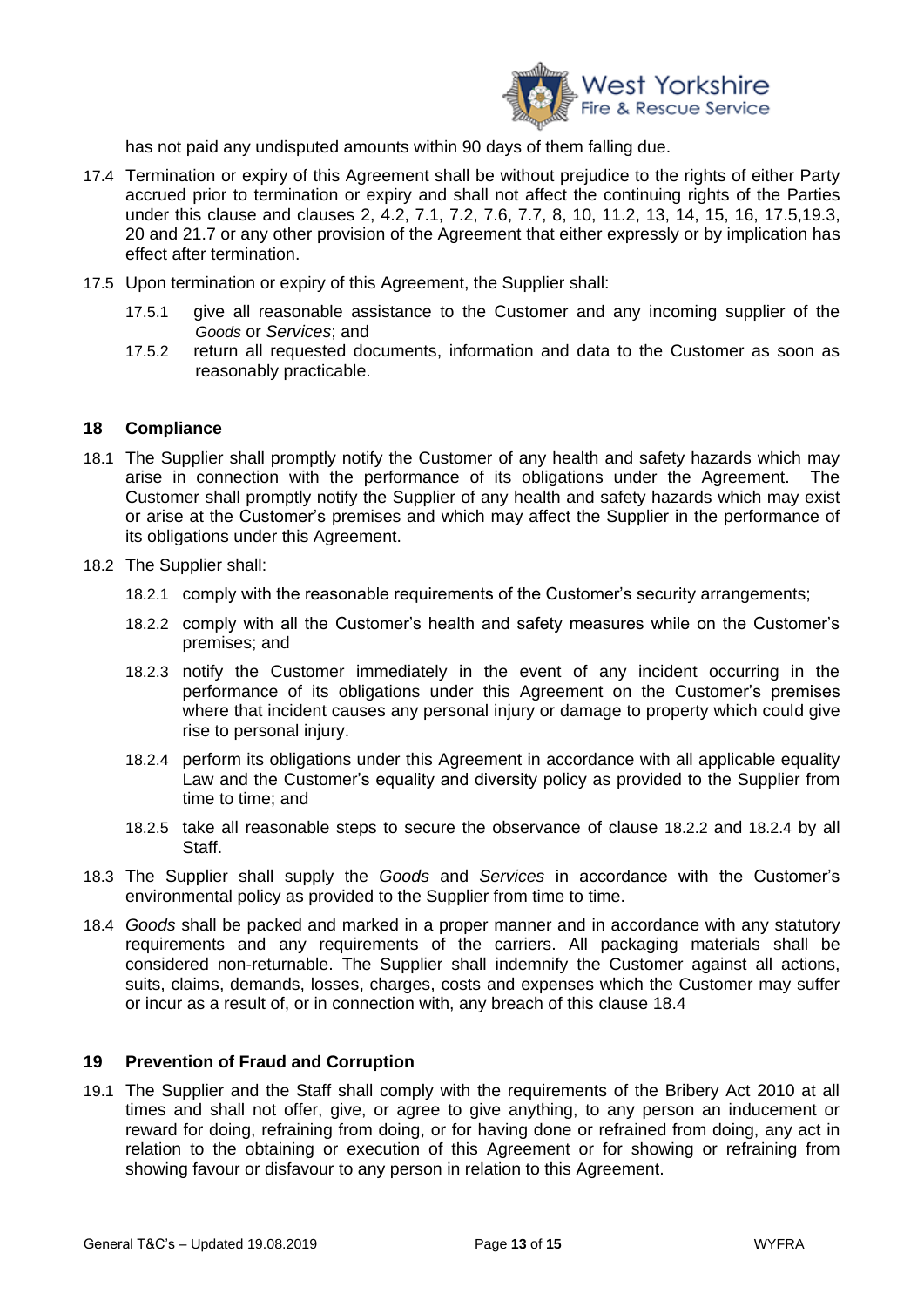

- 19.2 The Supplier shall take all reasonable steps, in accordance with good industry practice, to prevent fraud by the Staff and the Supplier (including its shareholders, members and directors) in connection with this Agreement and shall notify the Customer immediately if it has reason to suspect that any fraud has occurred or is occurring or is likely to occur.
- <span id="page-13-0"></span>19.3 If the Supplier or the Staff engages in conduct prohibited by clause [19.1](#page-12-1) or commits fraud in relation to this Agreement or any other contract with the Customer; the Customer may:
	- 19.3.1 terminate this Agreement and recover from the Supplier the amount of any loss suffered by the Customer resulting from the termination, including the cost reasonably incurred by the Customer of making other arrangements for the supply of the *Goods* or *Services* and any additional expenditure incurred by the Customer throughout the remainder of this Agreement; or
	- 19.3.2 recover in full from the Supplier any other loss sustained by the Customer in consequence of any breach of this clause.

#### **20 Dispute Resolution**

- <span id="page-13-1"></span>20.1 The Parties shall attempt in good faith to negotiate a settlement to any dispute between them arising out of or in connection with this Agreement and such efforts shall involve the escalation of the dispute to an appropriately senior representative of each Party.
- 20.2 If the dispute cannot be resolved by the Parties within one month of being escalated as referred to in clause [20.1,](#page-13-1) the dispute may by agreement between the Parties be referred to a neutral adviser or mediator (the "**Mediator**") chosen by agreement between the Parties. All negotiations connected with the dispute shall be conducted in confidence and without prejudice to the rights of the Parties in any further proceedings.
- 20.3 If the Parties fail to appoint a Mediator within one month, or fail to enter into a written agreement resolving the dispute within one month of the Mediator being appointed, either Party may exercise any remedy it has under applicable law.

#### **21 General**

- 21.1 Each of the Parties represents and warrants to the other that it has full capacity and authority, and all necessary consents, licences and permissions to enter into and perform its obligations under this Agreement, and that this Agreement is executed by its duly authorised representative.
- 21.2 A person who is not a party to this Agreement shall have no right to enforce any of its provisions which, expressly or by implication, confer a benefit on him, without the prior written agreement of the Parties.
- 21.3 This Agreement cannot be varied except in writing signed by a duly authorised representative of both the Parties.
- 21.4 This Agreement contains the whole agreement between the Parties and supersedes and replaces any prior written or oral agreements, representations or understandings between them. The Parties confirm that they have not entered into this Agreement on the basis of any representation that is not expressly incorporated into this Agreement. Nothing in this clause shall exclude liability for fraud or fraudulent misrepresentation.
- 21.5 Any waiver or relaxation either partly, or wholly of any of the terms and conditions of this Agreement shall be valid only if it is communicated to the other Party in writing and expressly stated to be a waiver. A waiver of any right or remedy arising from a breach of contract shall